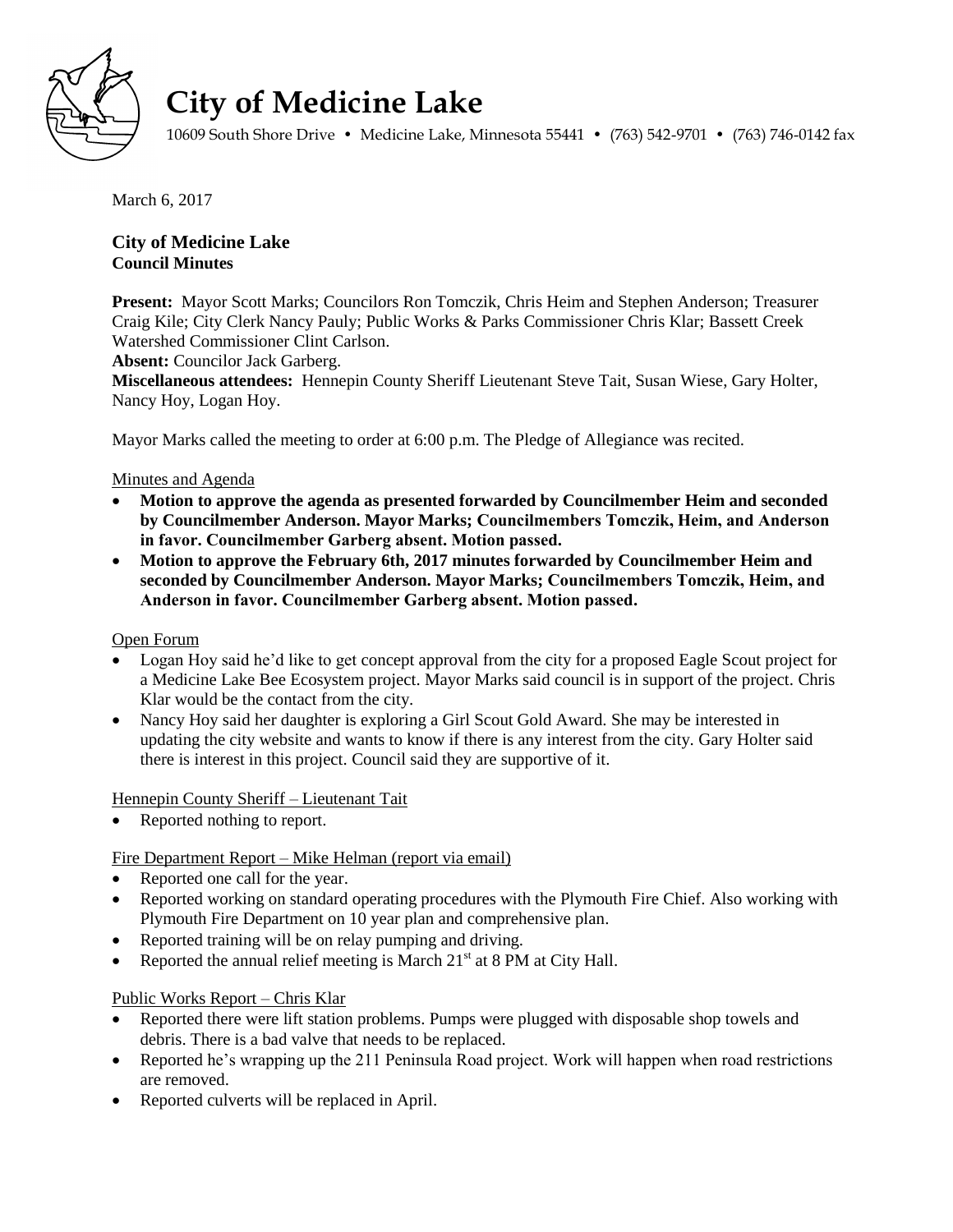- Reported the homeowner at 226 Peninsula Road will relocate a culvert.
- Reported street and driveway sweeping will occur in April.
- Reported basic roadway and trail trimming for sight lines and overhangs will happen this month or early next month.
- Reported Brad Scheib needs someone in the city to handle fill and grading permits. Mr. Klar will handle it.
- Reported he had a meeting with SEH. They will do engineering work for the city infrastructure. Mr. Klar said a meeting needs to be setup to discuss their role.

## Parks Report – Chris Klar

• Reported the parks will open April  $1<sup>st</sup>$ .

## Bassett Creek Watershed Management Commission Report – Clint Carlson

- Susan Wiese provided a status update on the water retention pond in Jevne Park. The project made the Technical Advisory Committee (TAC) capital improvement program list, but the BCWMC has some concerns. They are concerned about what the Army Corps of Engineers will say about it and also what impact the Minnesota Wetland Conservation Act will have on it. The project is estimated to cost \$500K. A \$25K feasibility study is needed and would start in late 2018. BCWMC will fund the feasibility study.
- Reported Gary Holter attended the most recent regular meeting. Mr. Holter said he will be part of the aquatic invasive species conversation and education.

## Treasurer's Report-Craig Kile

- Receipts in reporting period: \$935
- Receipts year to date: \$11,928
- Disbursements in reporting period: \$18,085
- Disbursements year to date: \$54,453
- **Motion to approve the summary spending, receipts and cash balances through March 5, 2017 forwarded by Councilmember Heim and seconded by Councilmember Anderson. Mayor Marks; Councilmembers Tomczik, Heim, and Anderson in favor. Councilmember Garberg absent. Motion passed.**

## Officer Reports:

Councilmember Garberg

• No report.

Councilmember Tomczik

 Reported he has a letter from Met Council requesting information on building permits. Mr. Kile said he has not been able to get building permit information.

## Councilmember Heim

 Reported he coordinated a meeting with Met Council, Mayor Marks, Nancy Pauly and himself for a meet and greet.

## Councilmember Anderson

- Reported he has received all of the rental fees.
- Reported he spoke with Brad Scheib and the city attorney about the rental inspection ordinance.

## Mayor Marks

• Reported the new phone book is close to being completed.